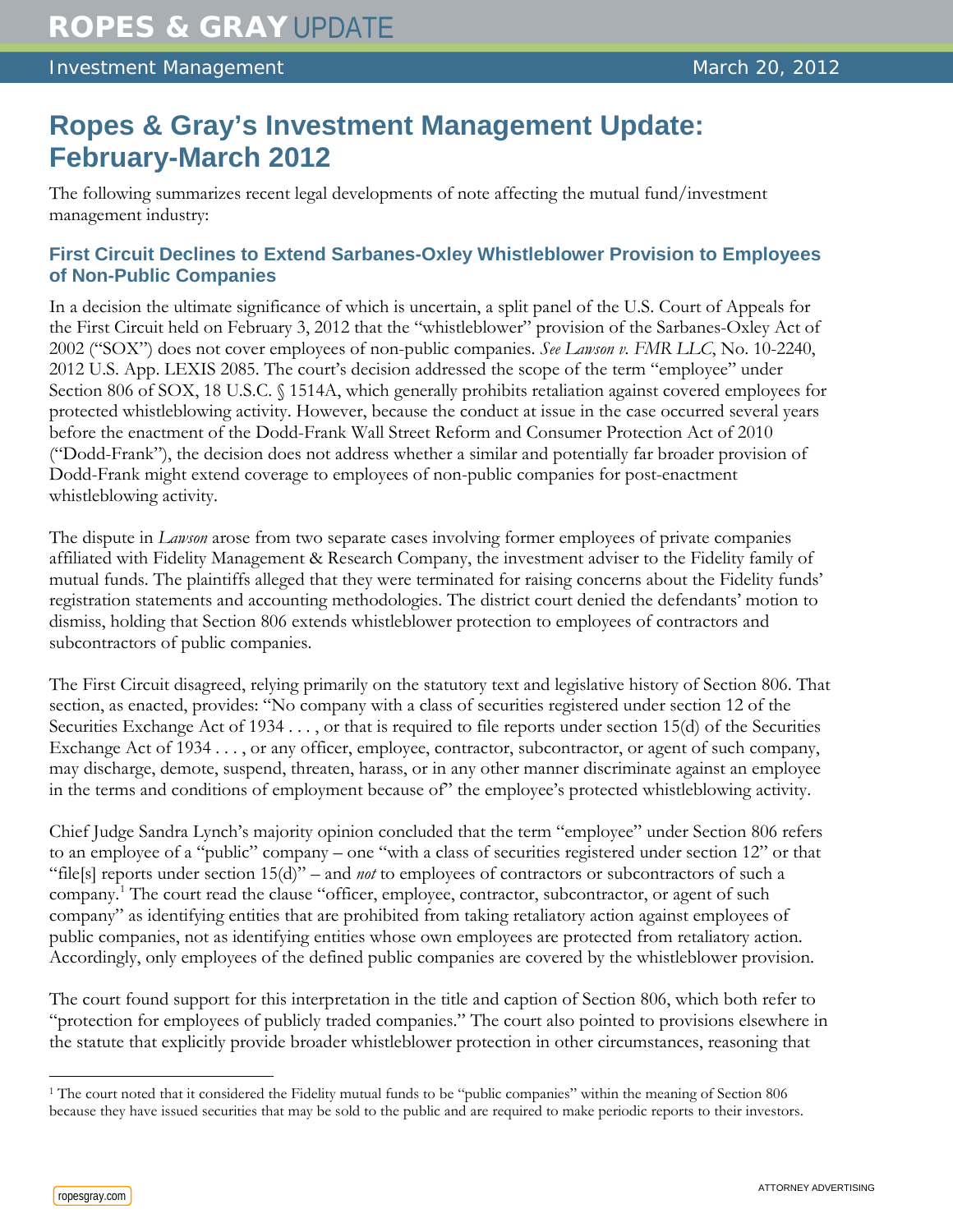Congress's choice to enact more limited coverage under Section 806 was not inadvertent. (Section 1107, for example, prohibits retaliation against government informants regardless of their employer's status as public or private.) The court went so far as to state that Congress's primary concern in enacting SOX was not to address the activities of the advisers to mutual funds, since Congress knew that mutual funds often do not have their own employees and are often advised and managed by private entities – and if they have no employees, they are not subject to Section 806. The court also noted that although there is a close relationship between investment advisers and their client mutual funds, had Congress intended to ignore that separation and provide whistleblower protection for the employees of private investment advisers, it could easily have done so explicitly.

In interpreting the scope of Section 806 to exclude the employees of private investment advisers to mutual funds, the First Circuit rejected the views of both the Securities and Exchange Commission (the "SEC") and the Department of Labor (the "DOL"), which filed amicus briefs arguing that the plaintiffs were covered employees under SOX. The court held that the agencies' position was not entitled to deference because Congress had given neither agency authority to interpret the term "employee" under Section 806 and because that term "is not ambiguous." Nor were regulations promulgated by the Occupational Health & Safety Administration of the DOL interpreting the coverage provision entitled to deference, because they "contained no reasoning" and lacked "persuasive power."

Judge Rogeriee Thompson issued a forceful dissent challenging both the majority's reading of the statute and its logical implications. The dissent argued that the majority's reading of the word "employee" to mean only employees of "public" companies was neither compelled by the statutory text nor suggested by the legislative history of Section 806. The dissent implies that the majority's reasoning as applied in the special context of "public" (*i.e.*, registered) investment companies – which ordinarily do not have employees and are instead managed and operated entirely by investment advisers and other service providers – would render the statute meaningless. Under the majority's reasoning, if "contractors" and "subcontractors" of mutual funds are prohibited from retaliating against only mutual fund employees rather than their own, they are not precluded from retaliating against anyone. A petition for rehearing or rehearing *en banc* by the full First Circuit Court of Appeals has been filed by one of the plaintiffs. The case will be argued *en banc* if a majority of the active circuit judges vote to rehear the case.

The First Circuit is the first federal appellate court to address the scope of covered employees under Section 806, and the case is significant because many private companies – including virtually all investment advisers to mutual funds – are contractors or subcontractors of one or more public companies. However, neither opinion noted the enactment – subsequent to the facts giving rise to the dispute in *Lawson* – of a separate, parallel whistleblower protection regime under Section 922 of Dodd-Frank, which by its terms extends coverage to "any individual who provides . . . information relating to a violation of the securities laws."[2](#page-1-0) The coverage of Section 922 appears to be quite broad and may be construable as applying to all employees, not just employees of public companies. Thus, even if the *Lawson* case is not reheard or the decision is upheld, its significance (as well as the concerns voiced by the dissent) may be largely muted for whistleblowing activity falling within the scope of the Dodd-Frank provision.

 $\overline{a}$ 

<span id="page-1-0"></span><sup>2</sup> Though the court considered the post-enactment history of SOX Section 806 (which was expanded by Dodd-Frank to include employees of statistical rating agencies and certain subsidiaries of public companies), the scope of Dodd-Frank Section 922 was not before the court.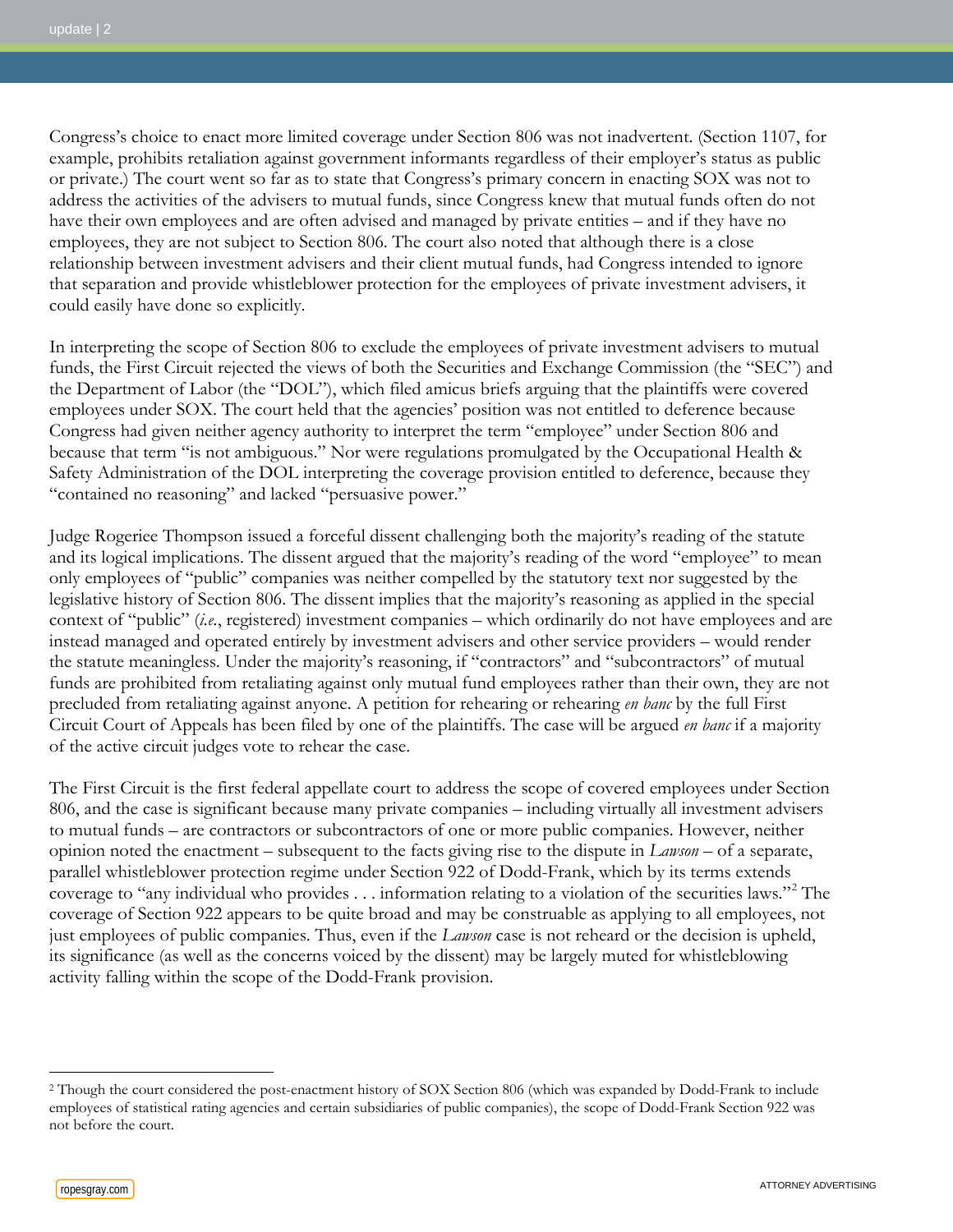#### **Money Market Fund Reforms Expected from the SEC**

The SEC is widely reported to be considering new regulations governing money market funds, although recently three of the five SEC commissioners have expressed reluctance to support new reforms, making the outcome of any proposal highly uncertain at this time. The SEC is expected to release a two-part proposal offering alternatives for money market fund reform. The first proposal will likely require money market funds to use a floating net asset value ("NAV"); the second is anticipated to require a capital buffer as well as redemption restrictions in the case of full redemptions. Following a comment period that is likely to generate widespread and critical attention, the SEC will likely select only one of the proposed reforms in the final rule, according to industry reports. Before the rule proposals can be submitted to the public for comment, at least three of the five SEC commissioners must approve the proposals.

Under the anticipated floating NAV proposal, a money market fund's NAV would no longer be fixed at \$1 per share and would instead rise and fall daily, as is the case with non-money market funds. The SEC has raised the possibility of a floating NAV for money market funds before. In 2009, the SEC sought comments on the idea in its rule proposal that preceded the 2010 amendments to Rule 2a-7 under the Investment Company Act of 1940, which governs money market funds. Various commenters opposed the idea of a floating NAV as raised by that proposal, and while the 2010 amendments raised standards for credit quality, liquidity and transparency, they did not include a floating NAV.

Under the anticipated capital buffer and redemption restrictions proposal, firms would be required to set aside capital reserves using one of three methods. Under the proposal, firms could increase their capital reserves by bringing in cash from corporate coffers, issuing stock or debt securities or collecting money from shareholders. Additionally, investors wishing to liquidate all of their holdings at once would be subject to a 30-day redemption limitation, also called a "liquidity fee," which would require funds to hold back 3% to 5% of an investor's money for 30 days.

Both proposals have received heavy criticism, with widespread criticism from the money market fund industry indicating that firms are prepared to do battle with the SEC over the potential reforms. Paul Schott Stevens of the Investment Company Institute (the "ICI") has stated, with respect to the first proposal, that a floating NAV would not reduce the chance of "runs" on money market funds nor reduce systemic risk and warned that it would drive millions of investors away from the funds; regarding the second proposal, he warned that the redemption restrictions would hinder the convenience and liquidity that investors seek in money market funds and that implementing the redemption freeze would cost investors, funds and financial intermediaries hundreds of millions of dollars. Demonstrating that the SEC does not necessarily have full support in Washington, U.S. Senator Pat Toomey, a Republican member of the Senate Banking Committee, commented that if the SEC proceeds with the planned reforms, he would not rule out introducing legislation to protect money market funds.

#### **Update on IRS's Suspension of Private Ruling Practice for RICs Investing Indirectly in Commodities; Senate Subcommittee Holds Hearing on this Ruling Practice**

As we previously reported in a prior [Alert,](http://www.ropesgray.com/files/Publication/69bc7d60-c721-40ec-836a-17c328e33dc1/Presentation/PublicationAttachment/7ba0185d-e594-491e-a8f3-1843decda116/20110808_IM_Update.pdf) in July 2011, the Internal Revenue Service (the "IRS") announced that it was suspending the issuance of private letter rulings allowing registered funds that are regulated investment companies ("RICs") for U.S. federal income tax purposes to invest indirectly in commodities through (1) wholly owned offshore subsidiaries or (2) certain commodity-linked structured notes ("CLNs"), in order to reconsider the basis on which it has issued these rulings. The IRS had previously issued over 70 letter rulings to RICs in this area, concluding that such investments generate "qualifying income" for RIC qualification purposes. The IRS's reevaluation of its rulings in this area is part of a larger examination by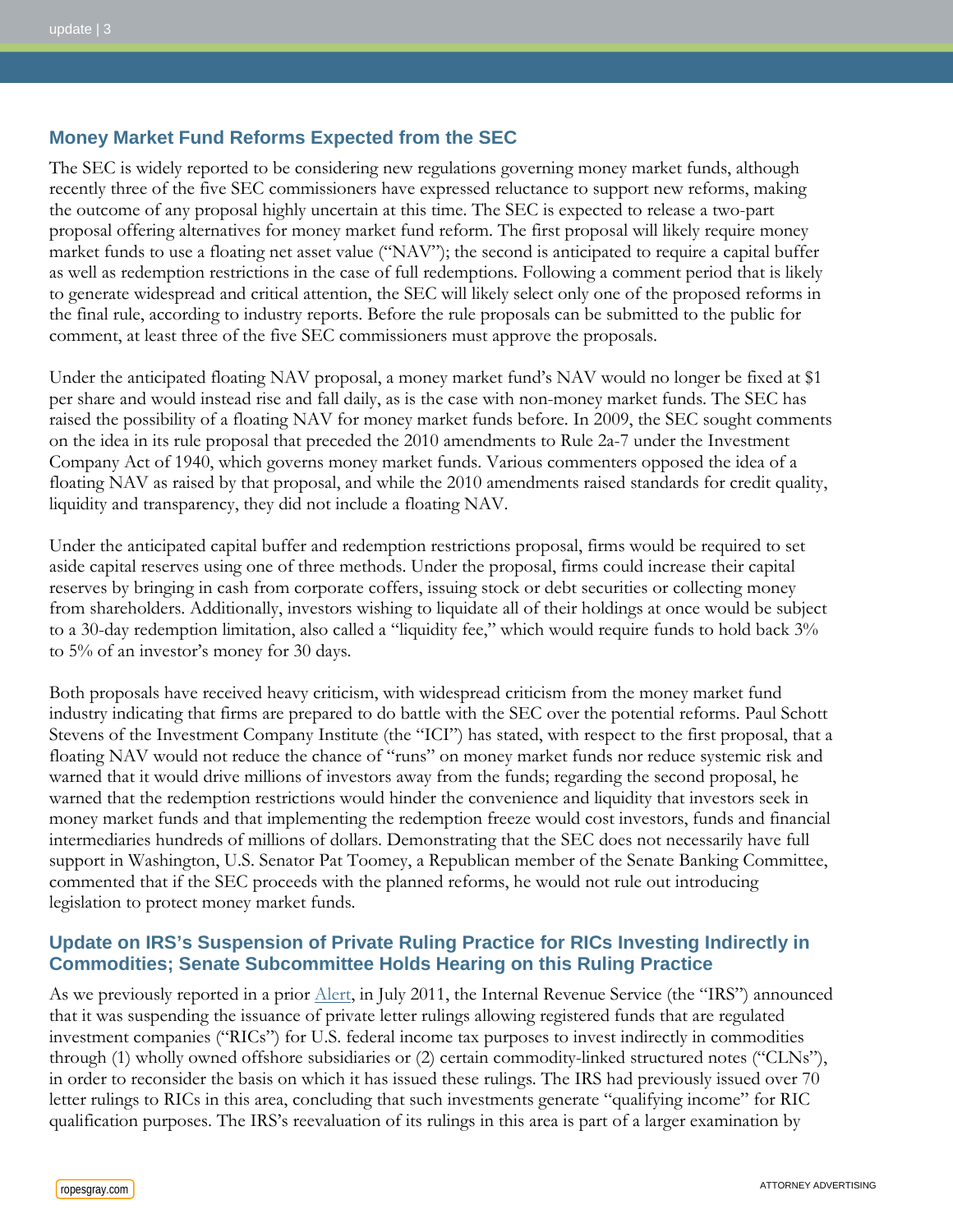lawmakers and regulators of registered funds' investing in commodity-linked instruments: last month, the Commodity Futures Trading Commission (the "CFTC") issued final amendments to Rule 4.5 and other exemptive rules, which will limit the availability of the rules' exemptions from CFTC regulation for registered funds and their commodity subsidiaries (see our prior [Alert f](http://www.ropesgray.com/files/Publication/aa99c1f6-d18b-42cf-bbd2-64bdab4d1646/Presentation/PublicationAttachment/964e1a0f-84f3-4bdf-a238-65bf36ab991e/20120214_IM_Alert.pdf)rom February 2012 discussing these rule changes).

Apparently driven by concerns about excessive speculation in the commodity markets, on January 26, 2012, the Senate Committee on Homeland Security and Governmental Affairs, Permanent Subcommittee on Investigations held a hearing to examine specifically the IRS's rulings practice in respect of commodity subsidiaries and CLNs.<sup>[3](#page-3-0)</sup> A few weeks before the hearing Senators Carl Levin (D-MI), chairman of the [letter](http://www.hsgac.senate.gov/download/12-20-11-letter-to-irs-from-levin-and-coburn) to the IRS requesting that it permanently halt the further issuance of these letter rulings. Subcommittee, and Thomas Coburn (R-OK), the Subcommittee's ranking minority member, had sent a

At the hearing and in the letter, Senator Levin expressed the view that RICs should not be permitted to invest indirectly in commodities if they cannot do so directly and questioned whether the commodity subsidiaries or CLNs lack economic substance or should be regarded as "sham corporations" or "sham transactions." The IRS Commissioner and a Treasury Department official testified at the hearing, each expressing the view that the IRS's rulings provided a reasonable interpretation of existing law. They also stated that, in view of the Senators' concerns, they are taking a fresh look at their policies toward RICs' use of commodity subsidiaries and CLNs, including considering whether to issue industry-wide guidance in this area. Representatives of the industry were not given the opportunity to testify at the hearing; the ICI submitted a [written response](http://www.ici.org/pdf/12_senate_psi_commod.pdf) to the hearing in support of the IRS's ruling positions.

It is unclear whether this attention by lawmakers will lead to any future legislation concerning registered funds and their use of commodity subsidiaries or other commodity-linked instruments, or affect IRS decision making in this area, including the nature and substance of any future IRS guidance. At a minimum, it is likely to delay further any IRS action concerning its suspended ruling practice.

Unless and until the IRS (or Congress) acts, a RIC that does not already have a letter ruling and wishes to invest indirectly in commodities through the use of structured notes or a commodity subsidiary has one or two alternatives to obtaining a letter ruling. See our prior [Alert](http://www.ropesgray.com/files/Publication/69bc7d60-c721-40ec-836a-17c328e33dc1/Presentation/PublicationAttachment/7ba0185d-e594-491e-a8f3-1843decda116/20110808_IM_Update.pdf) for a discussion of these alternatives.

## **SEC and CFTC Jointly Propose Rules to Help Prevent and Detect Identity Theft**

On February 28, 2012, the SEC and CFTC (the "Commissions") jointly issued proposed rules and guidelines intended to help protect investors from identity theft by ensuring that broker-dealers, mutual funds and other entities regulated by the Commissions create programs to detect and respond appropriately to red flags. The proposed rules implement new provisions enacted by Title X of Dodd-Frank, which amends the Fair Credit Reporting Act ("FCRA") and transfers authority over certain parts of the FCRA from the Federal Trade Commission ("FTC") to the Commissions for entities they regulate. The proposed rules and guidelines are substantially similar to rules and guidelines adopted in 2007 by the FTC and other federal financial regulatory agencies that were previously required to adopt such rules. Our previous Alert on the 2007 rules can be found [here.](http://www.ropesgray.com/investmentmanagementupdateaugust2008/?PublicationTypes=0c16874b-f94e-4696-b607-de259b87a13f)

Because many entities that are regulated by the Commissions already comply with the FTC's 2007 rules and guidelines, the Commissions have proposed that their new rules and guidelines not contain new requirements not already in the 2007 rules, nor would they expand the scope of those rules to include new

 $\overline{a}$ 

<span id="page-3-0"></span><sup>&</sup>lt;sup>3</sup> Video of the hearing, written testimony and exhibits may be found [here.](http://www.hsgac.senate.gov/subcommittees/investigations/hearings/taxation-of-mutual-fund-commodity-investments)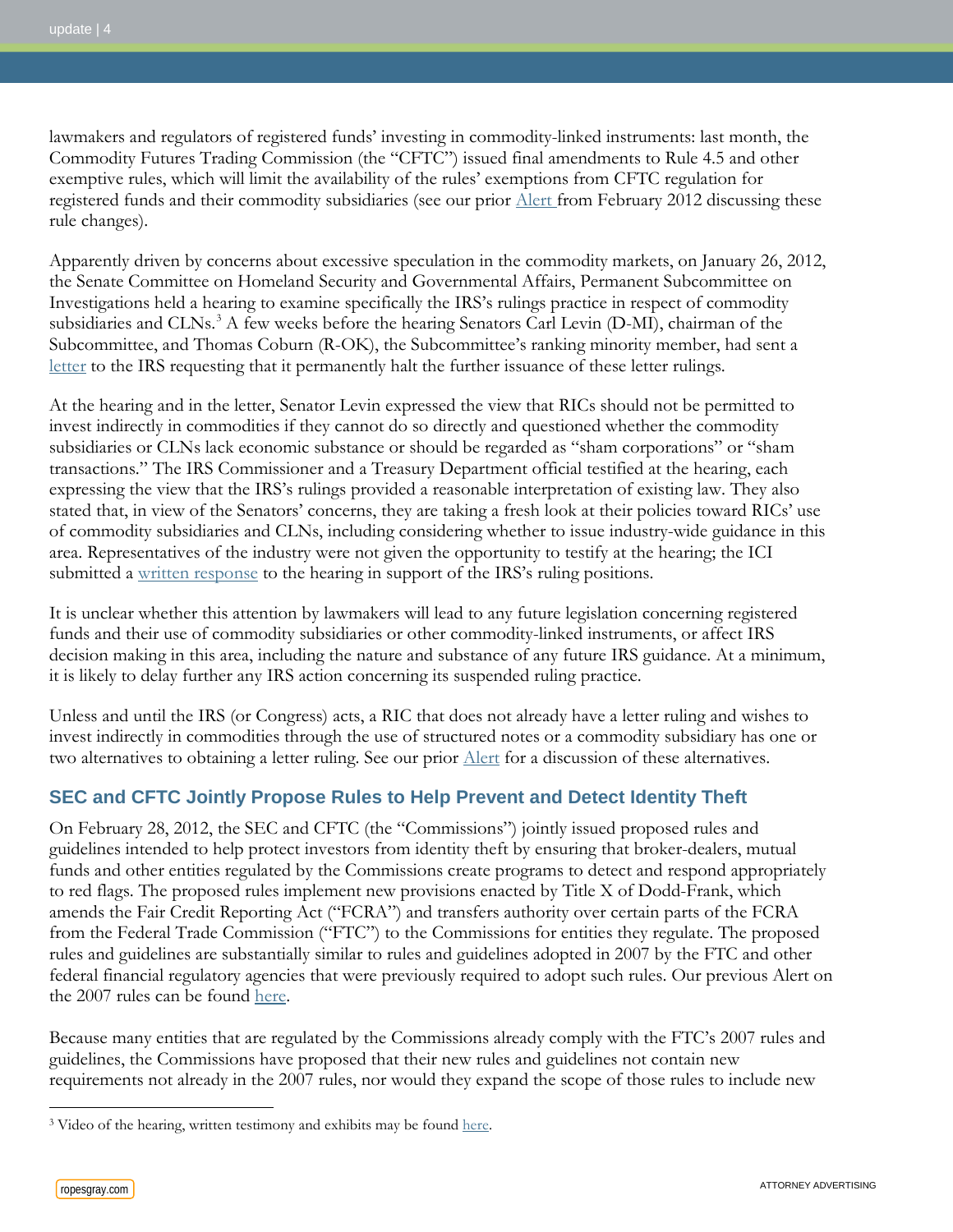entities that were not already covered by the 2007 rules. The proposed rules and guidelines do contain examples and minor language changes that the Commissions anticipate may help some entities discern whether and how the identity theft rules and guidelines apply to them.

The proposed rules would (i) require each entity regulated by the Commissions who falls within the scope of the rules to develop and implement a written identity theft program that includes reasonable policies and procedures to identify, prevent and mitigate identity theft in connection with certain existing accounts or the opening of new accounts and (ii) require that the identity theft program be subject to periodic review and updates. The Commissions also proposed guidelines to assist entities in formulating and maintaining a program that would satisfy the requirements of the proposed rules.[4](#page-4-0)

Comments are due to the Commissions by May 7, 2012. The Commissions propose to make the rules and guidelines effective 30 days after publication of the final rules in the Federal Register. The complete SEC/CFTC release, including instructions for submitting comments, can be found [here.](http://www.sec.gov/rules/proposed/2012/ic-29969.pdf)

### **FinCEN Issues Advance Notice of Proposed Rulemaking Regarding Customer Diligence Requirements**

On February 29, 2012, the Financial Crimes Enforcement Network ("FinCEN") issued an advance notice of proposed rulemaking to solicit public comment on questions pertaining to the development of an explicit rule requiring U.S. financial institutions to perform customer due diligence ("CDD") that would, according to FinCEN, codify, clarify, consolidate and strengthen existing CDD regulatory requirements and supervisory expectations and establish a requirement for financial institutions to identify beneficial owners of their account holders, subject to risk-based verification and pursuant to an alternative definition of beneficial ownership described in the advance notice.

The advance notice indicated that the proposed rules would cover all of the industries that have anti-money laundering ("AML") program requirements under FinCEN's regulations. The potential CDD rule would cover banks, brokers or dealers in securities, mutual funds, futures commission merchants and introducing brokers in commodities, although FinCEN noted that it could extend the rule to any and all other financial institutions subject to its regulations. FinCEN is concerned that there is a lack of uniformity and consistency in the way financial institutions address their implicit CDD obligations and believes that an express CDD rule may be necessary to protect the United States financial system from criminal abuse and to guard against financial crimes such as terrorist financing and money laundering.

The advance notice addresses four elements that FinCEN believes are essential for an effective CDD program:

- 1. Conducting initial due diligence on customers, which includes identifying the customer and verifying the customer's identity as appropriate on a risk basis, at the time of account opening;
- 2. Understanding the purpose and intended nature of the account and expected activity associated with the account for the purpose of assessing risk and identifying and reporting suspicious activity;
- 3. Except as otherwise provided, identifying the beneficial owners(s) of all customers, and verifying the beneficial owner(s)' identity pursuant to a risk-based approach; and

 $\overline{a}$ 

<span id="page-4-0"></span><sup>4</sup> The proposed rules would also establish special requirements for credit and debit card issuers, although the SEC expects that few, if any, entities under its jurisdiction would be subject to the proposed card issuer rules.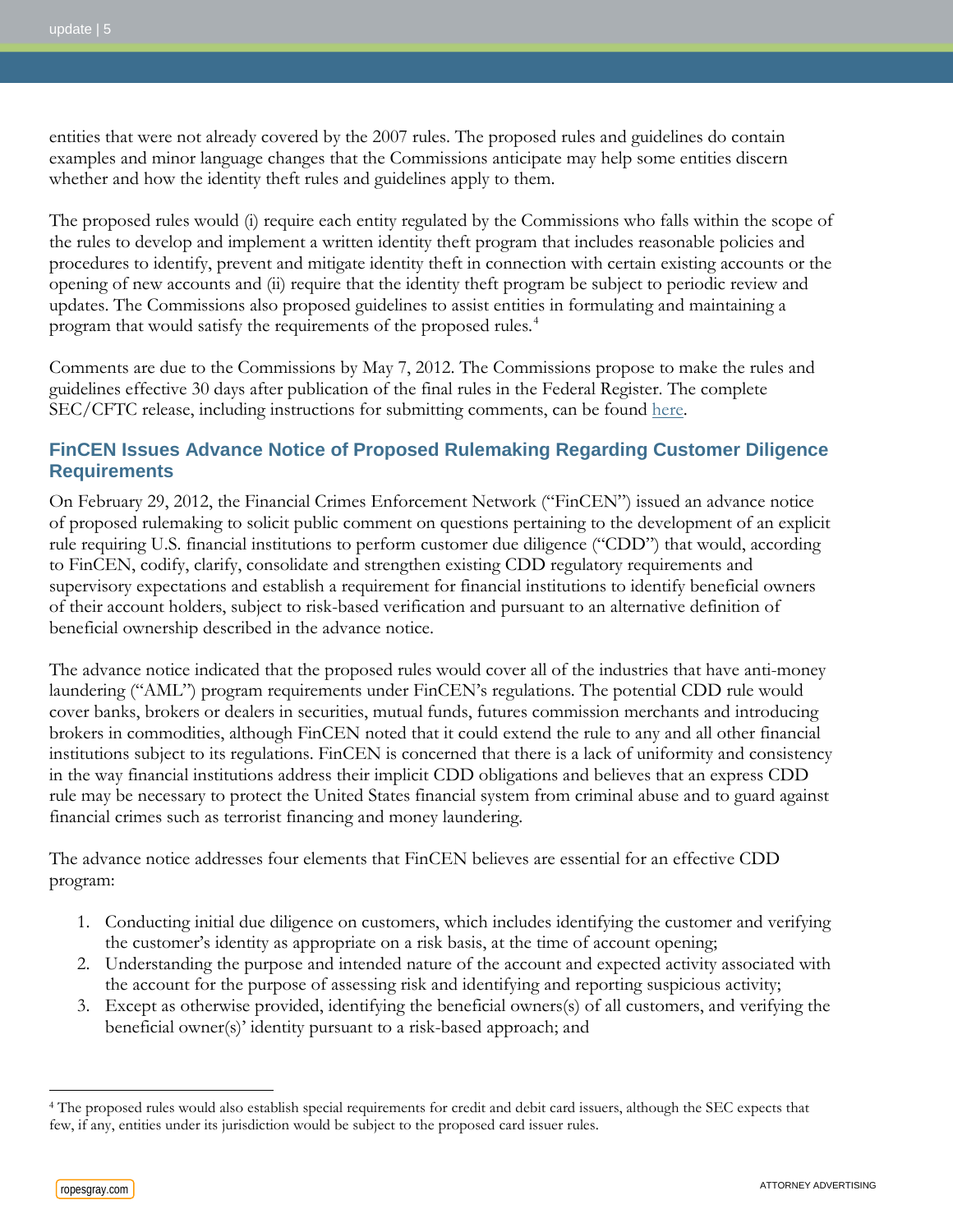4. Conducting ongoing monitoring of the customer relationship and conducting additional CDD as appropriate, based on such monitoring and scrutiny, for the purposes of identifying and reporting suspicious activity.

FinCEN indicated that it does not believe the first, second or fourth elements would create new or additional obligations for financial institutions. The third element, however, if adopted as a component of an express CDD program rule, would create a new express regulatory obligation to obtain and verify beneficial ownership information.

FinCEN currently defines the beneficial owner of an account as "an individual who has a level of control over, or entitlement to, the funds or assets in the account that, as a practical matter, enables the individual, directly or indirectly, to control, manage or direct the account." In connection with the potential CDD program requirement, the advance notice offers for consideration the following additional definition of "beneficial owner" that would, in the case of legal entities, include:

- 1. Either:
	- (a) Each of the individual(s) who, directly or indirectly, through any contract, arrangement, understanding, relationship, intermediary, tiered entity, or otherwise, owns more than 25 percent of the equity interests in the entity; or
	- (b) If there is no individual who satisfies (a), then the individual who, directly or indirectly, through any contract, arrangement, understanding, relationship, intermediary, tiered entity, or otherwise, has at least as great an equity interest in the entity as any other individual, and
- 2. The individual with greater responsibility than any other individual for managing or directing the regular affairs of the entity.

Recognizing that financial institutions may not have beneficial ownership information on existing customers, FinCEN is considering applying the beneficial ownership identification requirement to all new customers and considering how such a requirement could be phased into ongoing CDD.

FinCEN identified two possible meanings of verification of the beneficial owner under the third element described above. One meaning would require verifying the identity of the individual identified by the customer as the beneficial owner of the account, *i.e.*, verifying the existence of the identified beneficial owner. The other meaning would require verifying that the individual identified by the customer as the beneficial owner is indeed the beneficial owner of the account, *i.e.*, verifying the status of the identified individual. FinCEN is considering the appropriateness of and challenges associated with each possible meaning.

FinCEN is seeking comments from interested parties on a wide range of questions. Because it is considering expressly requiring that financial institutions conduct CDD as part of their existing AML program requirements, and as part of this requirement, that financial institutions collect beneficial ownership for all customers, with limited exceptions, FinCEN is seeking comment concerning the implementation of CDD programs in general pursuant to existing rules and the guidance described in the advance notice. FinCEN is also interested in better understanding what types of CDD information are currently collected, specifically in relation to beneficial ownership information, and under what circumstances the information is collected. Comments must be received by May 4, 2012. The advance notice of proposed rulemaking, which describes in detail the specific questions on which FinCEN is seeking input, can be found [here.](http://www.gpo.gov/fdsys/pkg/FR-2012-03-05/pdf/2012-5187.pdf)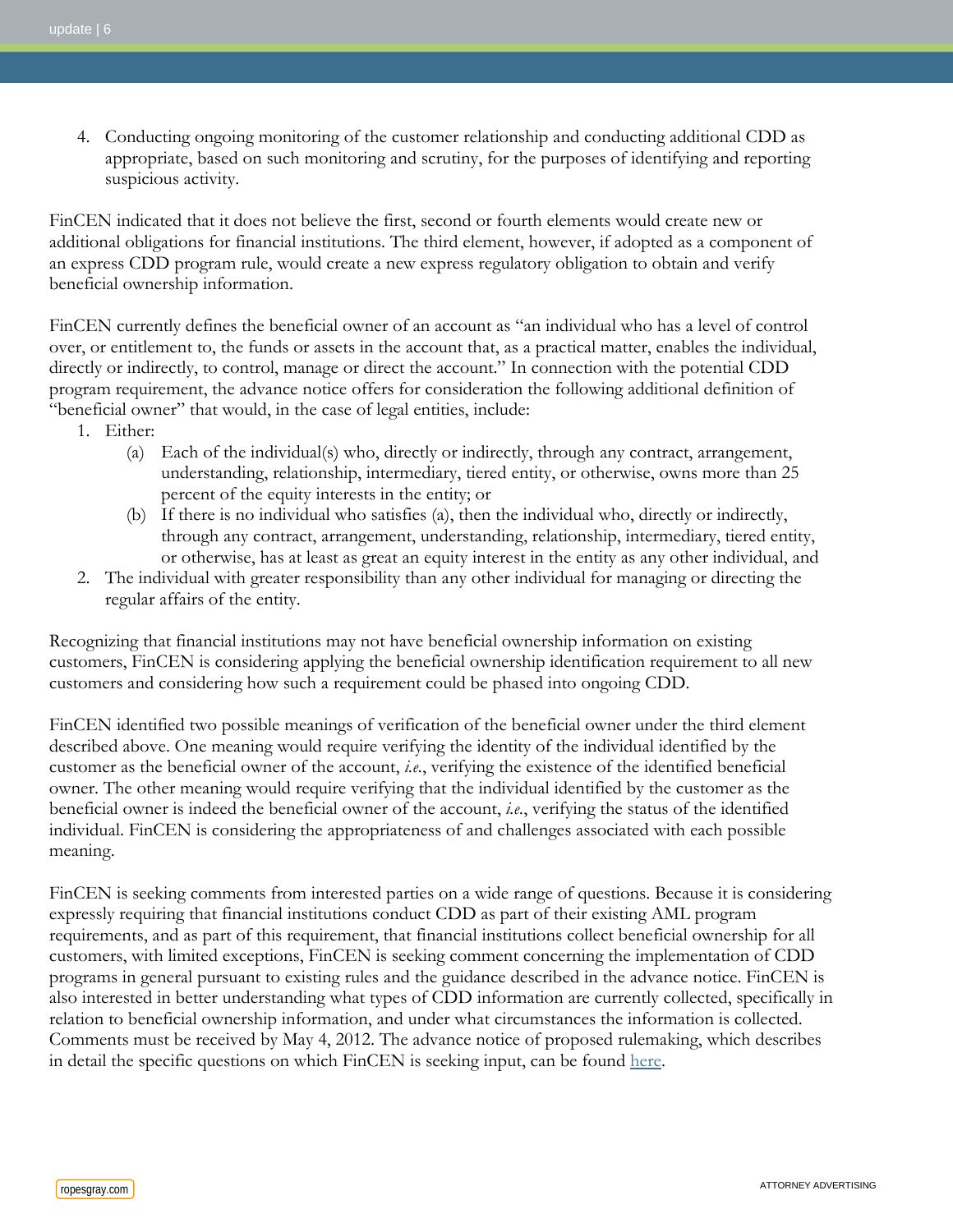## **Revised SEC Rule Restricts Investor Qualification for Advisory Performance Fee Charges**

On February 15, 2012, the SEC adopted amendments to Rule 205-3 under the Investment Advisers Act of 1940, as amended (the "Advisers Act"), which permits investment advisers to charge performance-based compensation to "qualified clients" (as defined in the rule). In an effort, according to the SEC, to reduce the risks associated with advisory performance fee arrangements, the amended rule raises the net worth requirement for investors who may be charged such fees and excludes the value of an investor's home from the net worth calculation.

The amended rule will require "qualified clients" to have at least \$1 million of assets under management with the adviser or a net worth of at least \$2 million, increasing the thresholds from \$750,000 and \$1.5 million, respectively. The increases were required by Dodd-Frank and codify the thresholds that currently apply to investment advisers, which were set by a July 12, 2011 SEC order (the "Order"). The amended rule states that the SEC will issue an order that makes inflation adjustments to these dollar thresholds every five years.

The amended rule will also exclude the value of a person's primary residence and certain debt secured by the residence, up to the fair market value of the residence, from the net worth calculation. Although this change is not required by Dodd-Frank, the SEC stated that it believes that the value of a person's residence has little relevance to the individual's financial experience or ability to bear the risks associated with performance fee arrangements. This change parallels recent amendments to the calculation of dollar thresholds in the definition of "accredited investor" for purposes of the private placement rules under Regulation D (see our prior [Alert](http://www.ropesgray.com/files/upload/20120203_HF_Alert.pdf) discussing those changes).

The amended rule includes three transition provisions that were not set out in the Order. Registered investment advisers will be permitted to continue to charge performance fees to clients who met the definition of "qualified client" when they entered into the advisory contract, even if they do not meet the dollar amount thresholds in the amended rule. In addition, the amended rule allows newly registering investment advisers to continue charging performance fees to clients pursuant to existing contractual arrangements if they were already charging those fees prior to registering, by providing that Section 205(a)(1) of the Advisers Act will not apply to contractual arrangements into which the registered adviser entered when it was not registered with the SEC. Finally, the amended rule allows for limited transfers of interests from a "qualified client" to a person that was not a party to an existing contract and is not a "qualified client" at the time of the transfer (*e.g.*, transfers of interests in private funds by gift or bequest or pursuant to an agreement related to a legal separation or divorce).

The amendments will become effective on May 22, 2012, and advisers may rely upon the amended transition provisions before that date. The revised rule can be found [here.](http://www.sec.gov/rules/final/2012/ia-3372.pdf)

## **SEC Releases Study Testing Investor Target Date Retirement Fund Comprehension and Communications**

On February 15, 2012, the SEC released findings from a study it sponsored to test individual investors' understanding of target date retirement funds and advertisements related to those funds. The study found that many survey respondents have misconceptions regarding target date funds' asset allocation and how such funds operate. For example, 30% of the respondents with assets invested in target date funds believed that the "target date" is the point at which a fund is at its most conservative allocation and that the allocation stops changing thereafter (*i.e.*, the so-called "to" date, rather than the so-called "through" date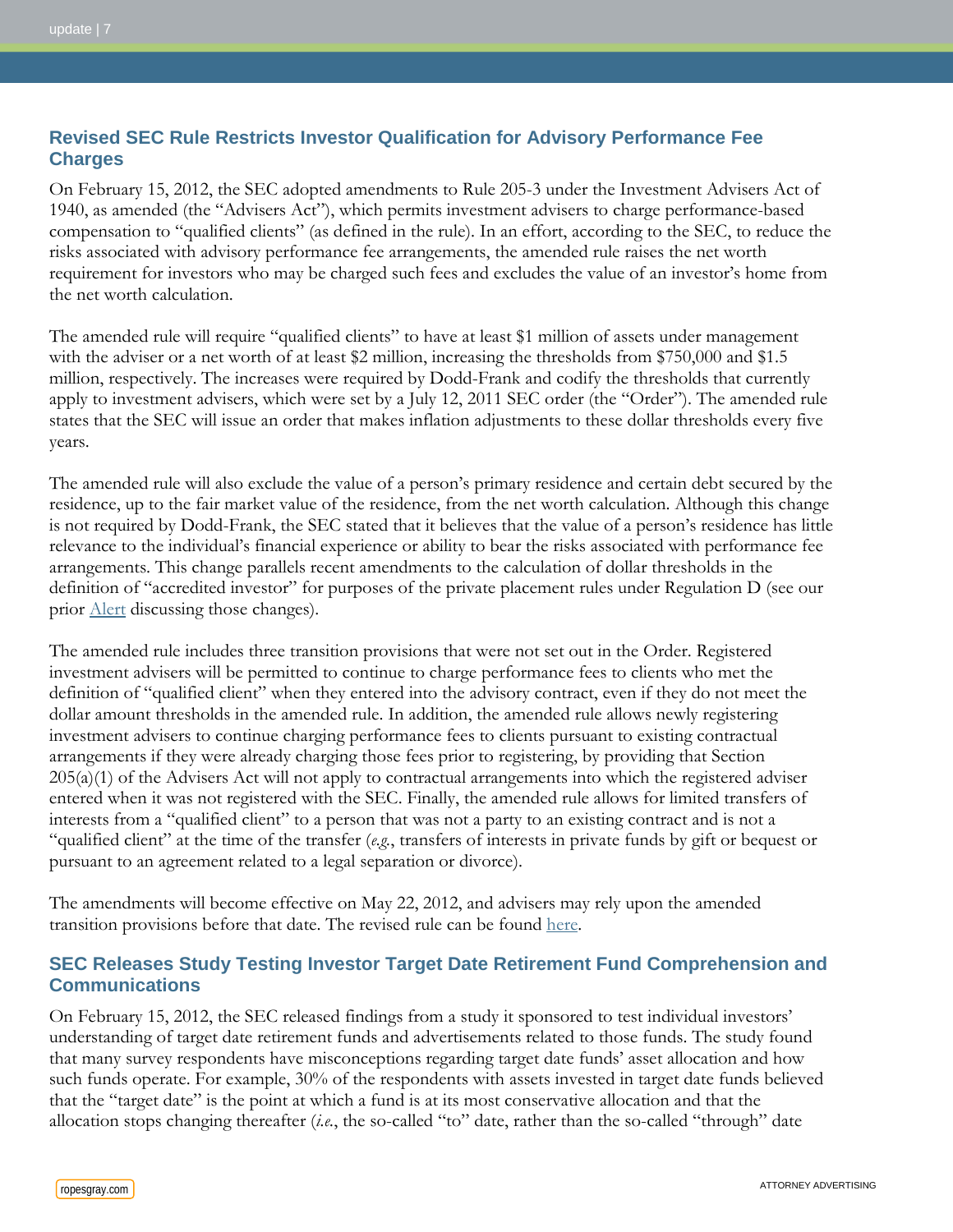employed by many target date funds). Additionally, only 36% of respondents correctly indicated that a target date fund does not provide guaranteed income in retirement. The study also found that comprehension of target date funds' changing allocation over time was greater among respondents who viewed a target date fund's glide path illustration along with various other disclosure items. The complete SEC study can be found [here.](http://www.sec.gov/comments/s7-12-10/s71210-58.pdf)

The study follows the SEC's June 2010 issuance of proposed amendments to its advertising rules intended to clarify the meaning of a date in a target date fund's name and enhance the information provided to investors in target date funds to address potential misunderstanding of the nature of such funds' asset allocation. The SEC's proposal would, among other things, require marketing materials for a target date fund that includes the target date in its name to disclose the asset allocation of the fund among types of investments and require graphic depictions of asset allocations in such materials. The proposed rule changes were never adopted, and the text of the 2010 proposing release can be found [here.](http://www.sec.gov/rules/proposed/2010/33-9126.pdf)

Although nothing in the study appears to contradict the 2010 proposed rule changes, based on informal statements by the SEC staff, the ICI has speculated that the SEC may re-open the comment period for the target date fund proposal to allow interested parties to comment in light of the SEC's study.

### **SEC Expands Investigation of ETF Trading**

The SEC is expanding its ongoing investigation of exchange-traded funds ("ETFs"), as reported by [Reuters.](http://www.reuters.com/article/2012/02/17/us-sec-probe-etf-idUSTRE81G27020120217) The investigation began last year after the SEC became concerned that frequent trading in leveraged ETFs was contributing to excess market volatility, following the 2010 "flash crash." The SEC's investigation is taking a closer look at a possible connection between high-frequency traders and hedge funds jumping in and out of ETFs and so-called settlement "fails" – instances where ETF trades are not completed within four days. The SEC is concerned that settlement "fails" might be contributing to excess volatility and systemic risk in the financial markets. The SEC's decision to expand its investigation came after the occurrence of a settlement "fail" with respect to a sizable trade in a large, liquid (but unidentified) ETF, according to a person familiar with the investigation. So far, the SEC has said little about the nature of its concerns and has declined to comment on the expanded investigation, but an SEC spokesman confirmed that the agency is looking into failed trades and ETFs.

#### **European Regulators Adopt the European Market Infrastructure Regulation to Regulate the Over-the-Counter Derivatives Market**

On February 9, 2012, European Union finance ministers and the European Parliament adopted new reforms covering all segments of the roughly \$700 trillion over-the-counter ("OTC") derivatives market. The European Commissioner, Michel Barnier, stated that the regulations are designed to create more stability, transparency and efficiency in European derivatives markets.

The European Market Infrastructure Regulation (the "EMIR") includes a requirement that most trades pass through central clearinghouses. The process is designed to mitigate counterparty credit risk in OTC derivatives transactions by placing a clearinghouse between the buyer and seller to ensure that each party receives what it is owed, even if one of the parties defaults. The EMIR also requires that information on all European derivative transactions be reported to central data centers and be accessible to supervisory authorities, thus improving the overall transparency of the OTC derivatives market. European legislators said they hoped that by increasing transparency and forcing derivative trades through a central clearinghouse, they will reduce market risk and avoid a repeat of the 2008 financial meltdown.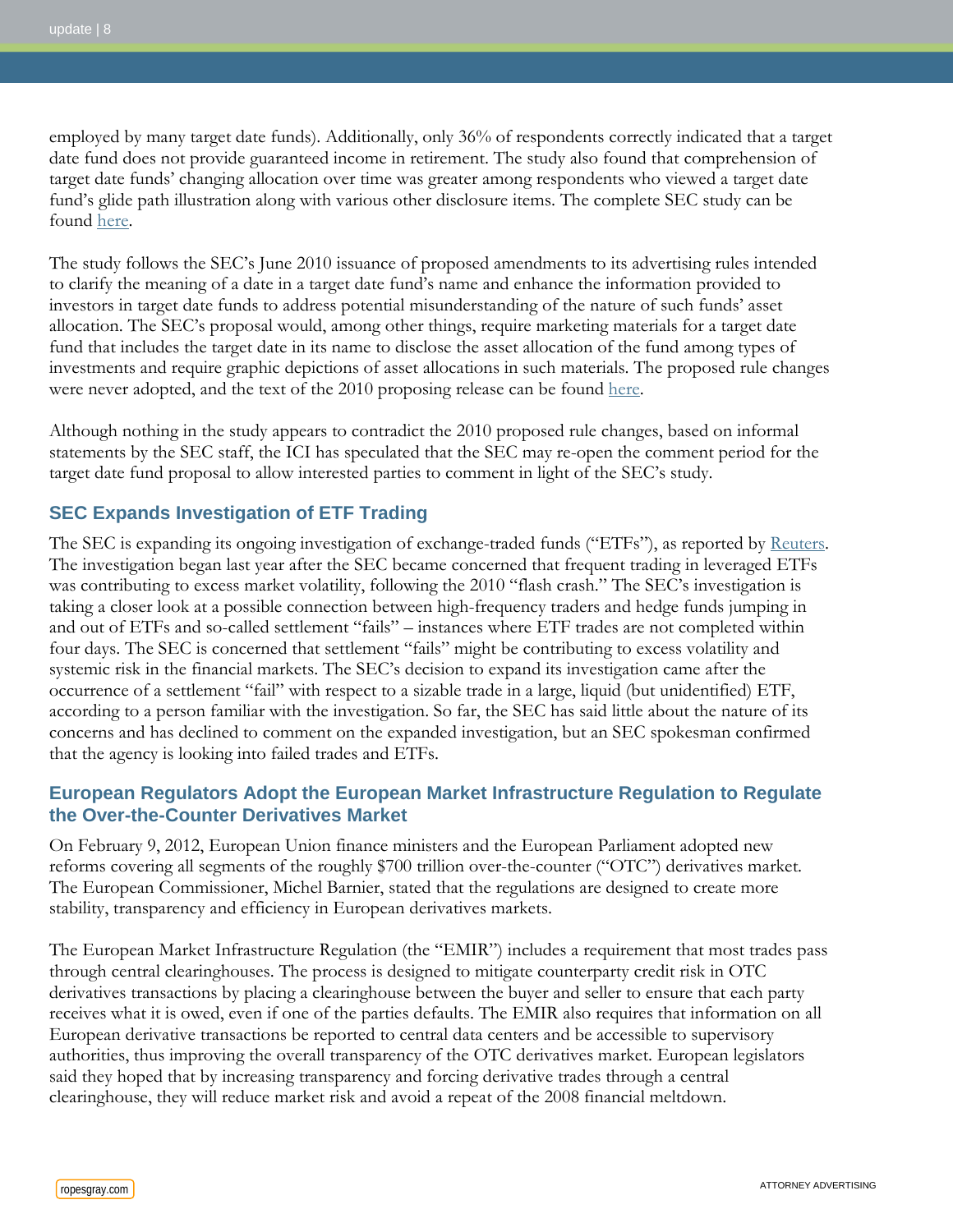The passage of the EMIR is intended to bring the European regulators in line with the commitment made by G20 countries in 2009 to implement reforms in the derivatives markets. Although Title VII of Dodd-Frank imposes new regulations on the U.S. derivatives market, European regulators had so far lagged behind the U.S. in adopting new derivatives regulation. European regulators anticipate that the EMIR will be fully in place by the end of 2012.

An FAQ published by the European Commission regarding the rules can be found [here.](http://www.isda.org/uploadfiles/_docs/120131_updated_memo_post_trilogue.doc)

## **Regulatory Priorities Corner**

A summary of SEC regulatory priorities that have been brought to our attention recently:

- *Compliance Culture*: The Director of the SEC's Office of Compliance Inspections and Examinations ("OCIE") told attendees of the SEC's January 2012 Compliance Outreach Program National Seminar (the "Compliance Outreach Program") that the SEC will be focusing on whether senior management of investment advisers and the boards of investment companies set the appropriate tone for strong compliance cultures. The SEC also will be looking to determine the profile and prominence of the chief compliance officer (the "CCO") within a firm, and an SEC associate director noted that firms should think about empowering their CCOs to report up to senior management.
- *Priority Enforcement Areas*: At the Compliance Outreach Program, staff of the Asset Management Unit of the SEC's Division of Enforcement identified the focus of current enforcement efforts as including:
	- ° valuation issues, stemming from the important role that valuation of assets plays in determining a manager's fees;
	- ° conflicts of interest, as the Enforcement Division routinely finds unauthorized and undisclosed self-dealing across a broad spectrum of investment managers;
	- ° compliance issues, due to the importance of a compliance program customized to the actual business operations and strategies of an investment manager and the funds it manages; and
	- ° deceptive fee practices as a way to generate revenue.
- *National Examination Risk Alert*: OCIE issued a risk alert on February 27, 2012 titled "Strengthening Practices for Preventing and Detecting Unauthorized Trading and Similar Activities." The risk alert encouraged firms to review their controls designed to prevent unauthorized trading and other unauthorized activities and stated that firms may want to consider actively engaging such control functions as operational risk, audit, legal and compliance to work closely with management in performing an independent identification of risks and practices that could permit unauthorized trading. OCIE also stated that firms might consider reviewing and/or testing internal controls on a regular basis, assessing their adequacy to prevent unauthorized trading in light of internal business changes and current market conditions, among other factors, and working closely with control functions to develop enhanced controls and procedures to address any identified potential weaknesses. The risk alert, which also highlights insights from the SEC's National Examination Program that may help firms identify risks and strengthen their practices for preventing and detecting unauthorized trading, can be found [here.](http://www.sec.gov/about/offices/ocie/riskalert-unauthorizedtrading.pdf)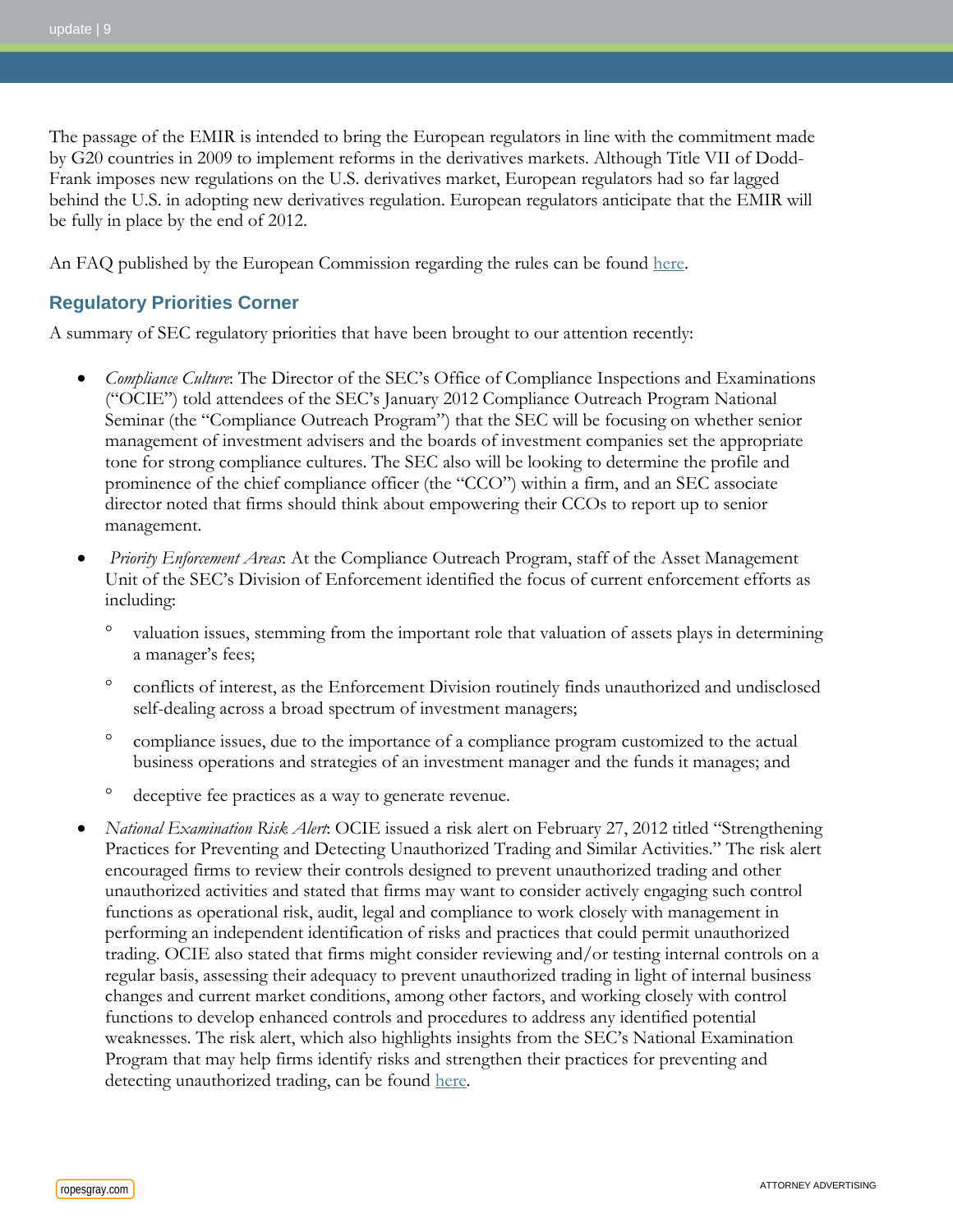#### **Other Developments**

Since the last issue of our IM Update we have also published the following separate Alerts of interest to the investment management industry:

[Recent Wave of Actively Managed ETFs Overcomes Lengthy Approval Process](http://www.ropesgray.com/files/upload/20120313_IM_Alert.pdf) March 13, 2012

Ten new actively managed ETFs were approved in February for listing on NYSE Arca, including PIMCO Total Return Exchange-Traded Fund, an ETF managed by Bill Gross, manager of the prominent PIMCO Total Return Fund. Advisers looking to join this budding market must be ready to navigate the complex regulatory regime. Launching an actively managed ETF not only requires exemptive relief from the SEC's Division of Investment Management, but also requires approval of the SEC's Division of Trading and Markets, including the 19b-4 filing process, introducing additional uncertainty to, and sometimes significantly extending, the product launch cycle.

Second Circuit's *Absolute Activist* [Decision Further Clarifies Extraterritorial Reach of U.S. Securities Laws](http://www.ropesgray.com/files/upload/20120306_Sec_Lit_Alert.pdf) March 6, 2012

On March 1, 2012, the Second Circuit provided important clarification on the extraterritorial reach of the U.S. securities laws. In *Absolute Activist Value Master Fund Ltd. v. Ficeto*, the court held that the antifraud provisions of the federal securities laws reach transactions involving unlisted U.S. securities only when (i) one party incurs irrevocable liability within the United States to *purchase or deliver* a security, or (ii) *title is transferred* domestically. The decision puts important limitations on application of the U.S. securities laws to transactions involving foreign issuers and foreign exchanges and sets margins on the Supreme Court's recent decision confining the antifraud laws to "domestic transactions."

[Significant Developments for the Implementation of FATCA: The IRS and Treasury Department Release](http://www.ropesgray.com/files/upload/20120301_FATCA_Alert.pdf)  [Proposed Regulations](http://www.ropesgray.com/files/upload/20120301_FATCA_Alert.pdf) March 1, 2012

On February 8, 2012, the IRS and Treasury Department released long-awaited proposed regulations on a set of statutory rules commonly referred to as the Foreign Account Tax Compliance Act rules (or, "FATCA"). FATCA establishes a new information reporting regime to identify U.S. persons holding assets through offshore entities and overseas accounts. Non-compliance with FATCA generally leads to a 30% withholding tax on most U.S. source income and, potentially, on all or a portion of non-U.S. source income. The FATCA regime institutes significant changes not only for offshore entities (such as non-U.S. funds and banks) but also for U.S. entities (such as U.S. private investments funds, RICs and U.S. banks) that will be required to implement the new FATCA reporting and withholding procedures. These proposed regulations provide guidance on a wide range of issues that allows entities to evaluate how they will be affected and to begin adopting appropriate policies and procedures in time to ensure compliance with FATCA.

The proposed regulations do not delay the phase-in of FATCA withholding and reporting requirements, which are scheduled to begin January 1, 2014. Similarly, the application deadline by which a foreign financial institution is required to enter into an agreement with the IRS to avoid the withholding tax remains June 30, 2013. For fund-specific considerations, private equity funds and hedge funds should refer to pages five and six of the Alert. RICs should refer to page seven for RIC-specific observations.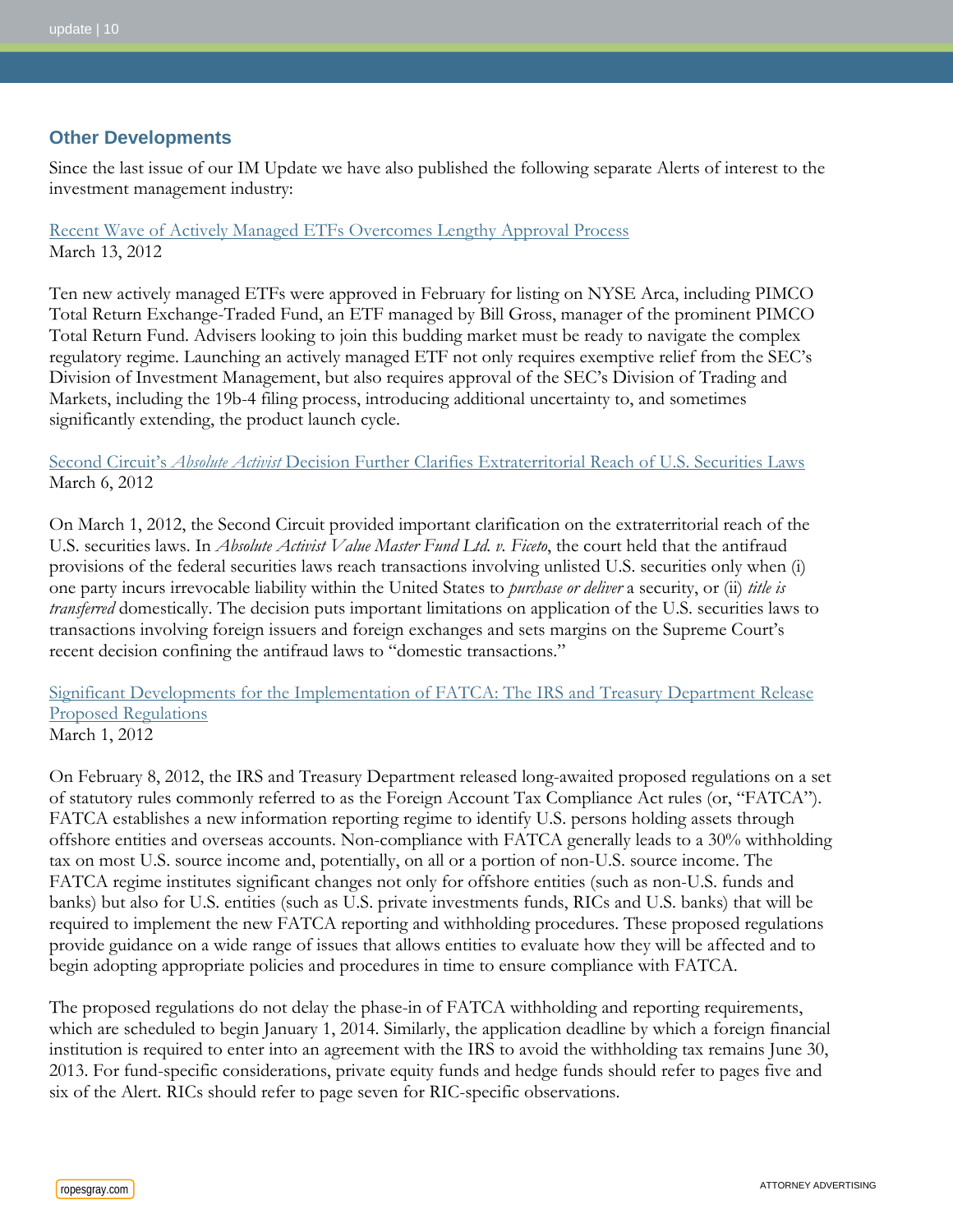#### [FBAR Filing Deadline Further Extended to June 30, 2013 for Certain Employees and Officers with](http://www.ropesgray.com/files/upload/20120221_Tax_Benefits_Alert.pdf)  [Signature Authority over Foreign Financial Accounts](http://www.ropesgray.com/files/upload/20120221_Tax_Benefits_Alert.pdf) February 21, 2012

On February 14, 2012, FinCEN issued [Notice 2012-1](http://www.fincen.gov/statutes_regs/guidance/pdf/FinCEN_Notice_2012-1_FBAR_Filing_Extension.pdf) extending the filing deadline for U.S. Treasury Form [TD F 90-22.1,](http://www.irs.gov/pub/irs-pdf/f90221.pdf) "Reports of Foreign Bank and Financial Accounts" ("FBARs"), until June 30, 2013 for two groups of individuals whose filing obligations had previously been extended until June 30, 2012 under [Notice 2011-1](http://www.fincen.gov/statutes_regs/guidance/pdf/FBAR-Extension-Notice-5-25-11-Clean.pdf) and [Notice 2011-2](http://www.fincen.gov/statutes_regs/guidance/pdf/FBARFinCENNotice.pdf) (the "2011 Notices"), including employees and officers of investment advisers registered with the SEC who have signature authority over, but no financial interest in, foreign financial accounts of one or more persons that are not registered investment companies. Generally, each U.S. person who has a financial interest in, or signature authority over, one or more foreign financial accounts during a calendar year is required to report those accounts by filing an FBAR with the IRS by June 30 of the succeeding calendar year. The extension to June 30, 2013 for the individuals covered by Notice 2012-1 is applicable to FBARs for calendar year 2011, as well as to FBARs for all earlier years previously extended under the 2011 Notices. The filing deadline for all other U.S. persons with an FBAR filing obligation remains unchanged – *i.e.*, for the calendar year 2011, the deadline is June 30, 2012.

**Circular 230 Disclosure:** To ensure compliance with Treasury Department regulations, we inform you that any U.S. tax advice contained in this communication (including any attachments) was not intended or written to be used, and cannot be used, for the purpose of avoiding U.S. tax-related penalties or promoting, marketing or recommending to another party any tax-related matters addressed herein.